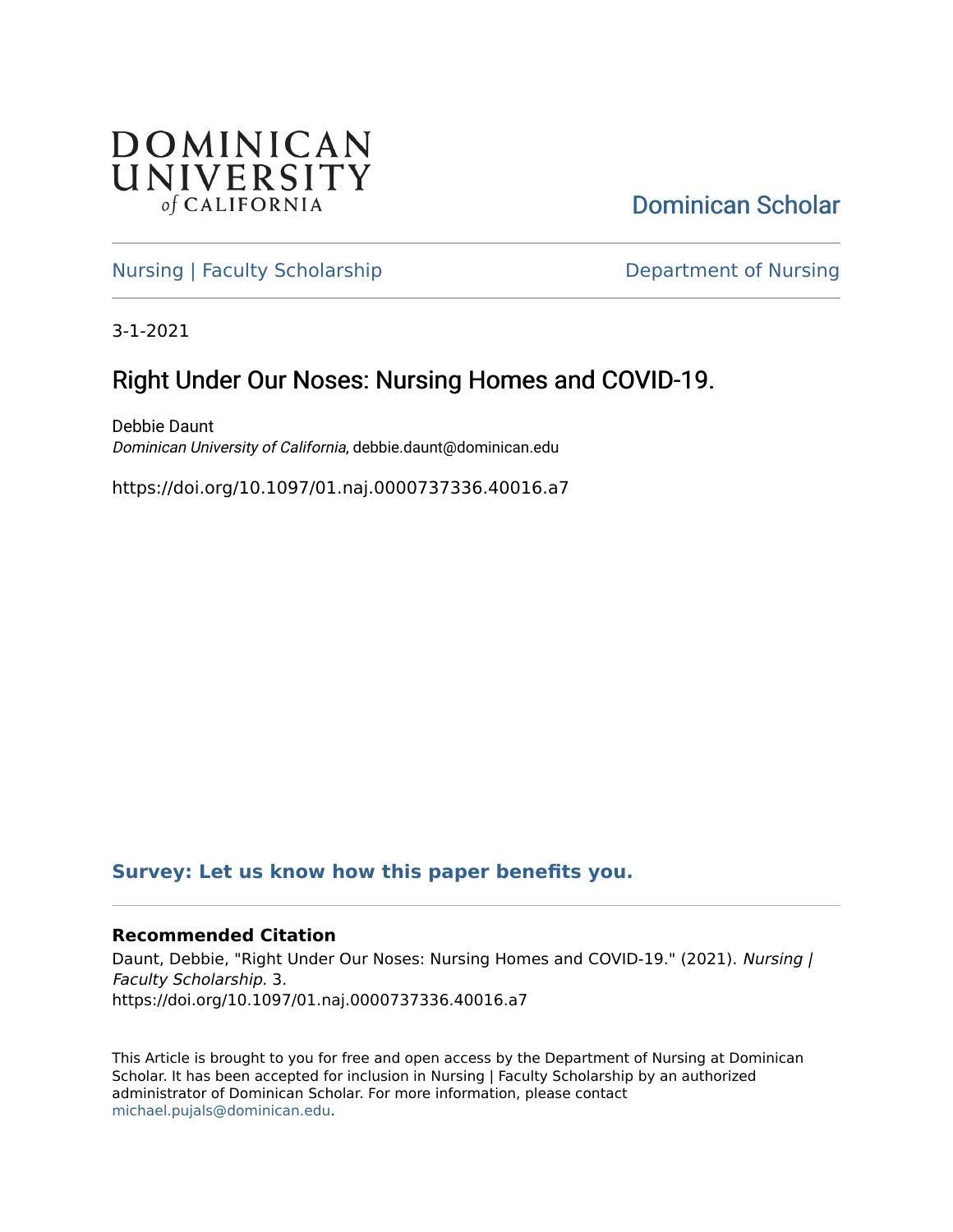Let the Pandemic Serve as the Catalyst for Change

As nurses, it is our duty to help those in need. That obligation led me to answer the call of the governor of California, Gavin Newsome. It was predicted that the coronavirus pandemic would require the aid of all healthcare professionals, including those not current in clinical practice. Despite being a university professor, I hoped I could make a contribution, and submitted my application to join the California Health Corps.

Friday, May 15, 2020, just as I was wrapping up my grading for the semester, I received notice that nurses were urgently needed to join the California Medical Assistance Teams (CAL-MAT). I submitted my grades to the university registrar and boarded a plane to Pasadena on Sunday, May 17th.

The mission was to provide aid to a Skilled Nursing Facility (SNF) severely impacted by the coronavirus. Eleven staff members had tested positive. Over forty patients were infected. On day one I knew were would be fighting a war of attrition. The Navy, the National Guard, and the Veterans' Administration had all turned down this mission. More patients were becoming infected every day, and staff members were refusing to come to work because they feared being infected themselves. We were the last and only hope.

The conditions I saw were shocking, even to an experienced nurse. I saw soggy diapers on the floor at the heads of many beds on most mornings. One day a bedbound patient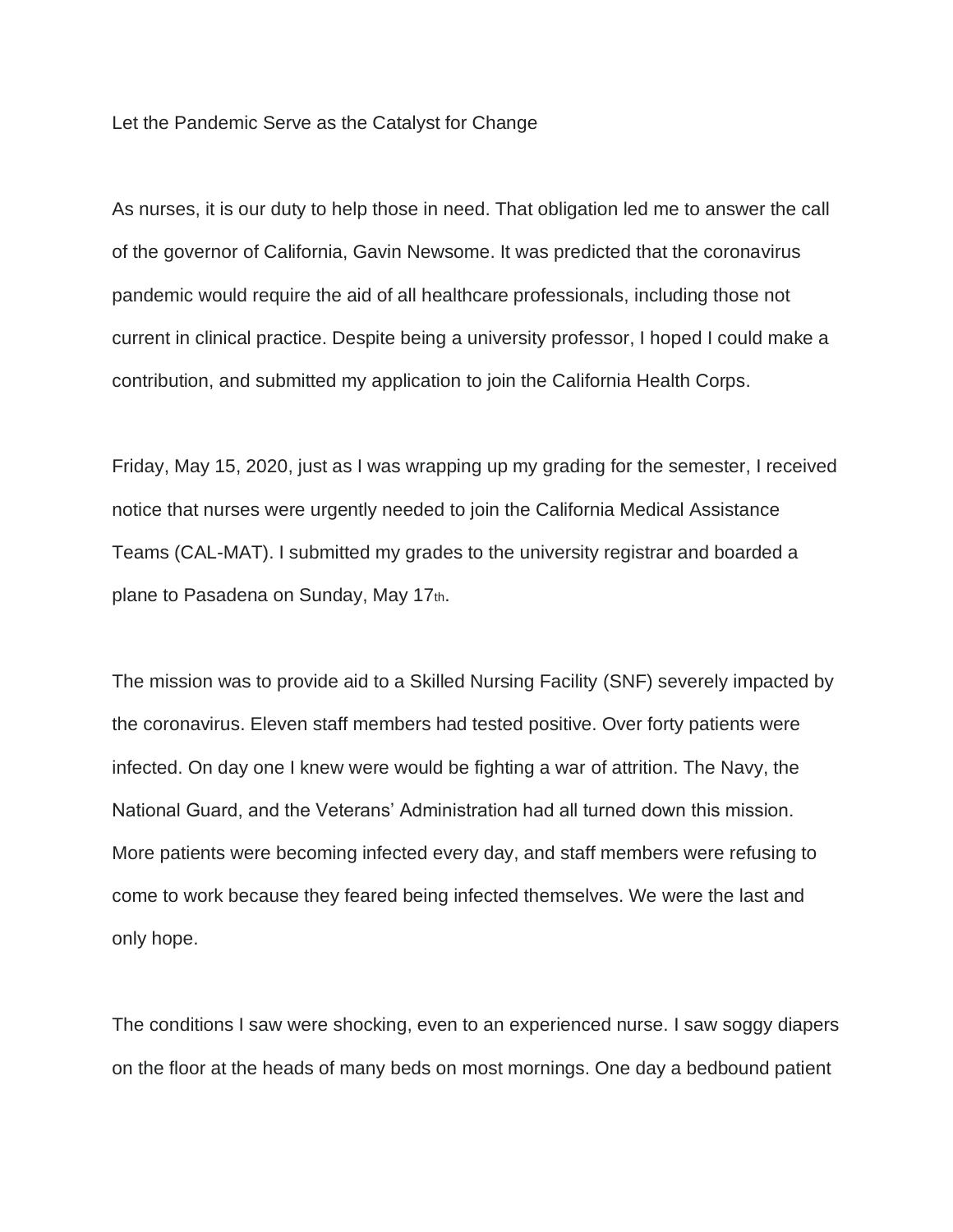needed the bedpan. I searched every closet and drawer but there were no supplies. I filled a basin with warm water and cut up a PPE gown to make wash cloths to clean the patient. On the second day of my deployment I realized that many of the patients were dehydrated. They had no access to water. A demented patient was sipping juice from a cup. I glanced in the cup and saw floating fly carcasses.

One afternoon a CAL-MAT team member pointed down the hall and said, "That's not right – is it?" A petite CNA was holding the doorknob of patient's room and bracing the door with her body to stop the patient from opening it.

The ferocity of my response startled the CNA. "You can't do that! It is illegal! Take your hand off the door!"

She responded, "But then he will get out."

I realized that she meant no harm and did not know the severity of her mistake. She quickly released the door knob and scurried away.

Most patients were full codes and were transferred to a community hospital when symptoms of COVID-19 could not be adequately managed. It felt like they were being sent away to die under someone else's watch. However, I facilitated the change of the POLST (Physician Orders for Life-Sustaining Treatment) of one patient. I managed Mrs. Gonzales' death with what little resources were available to me. I watched as Mrs.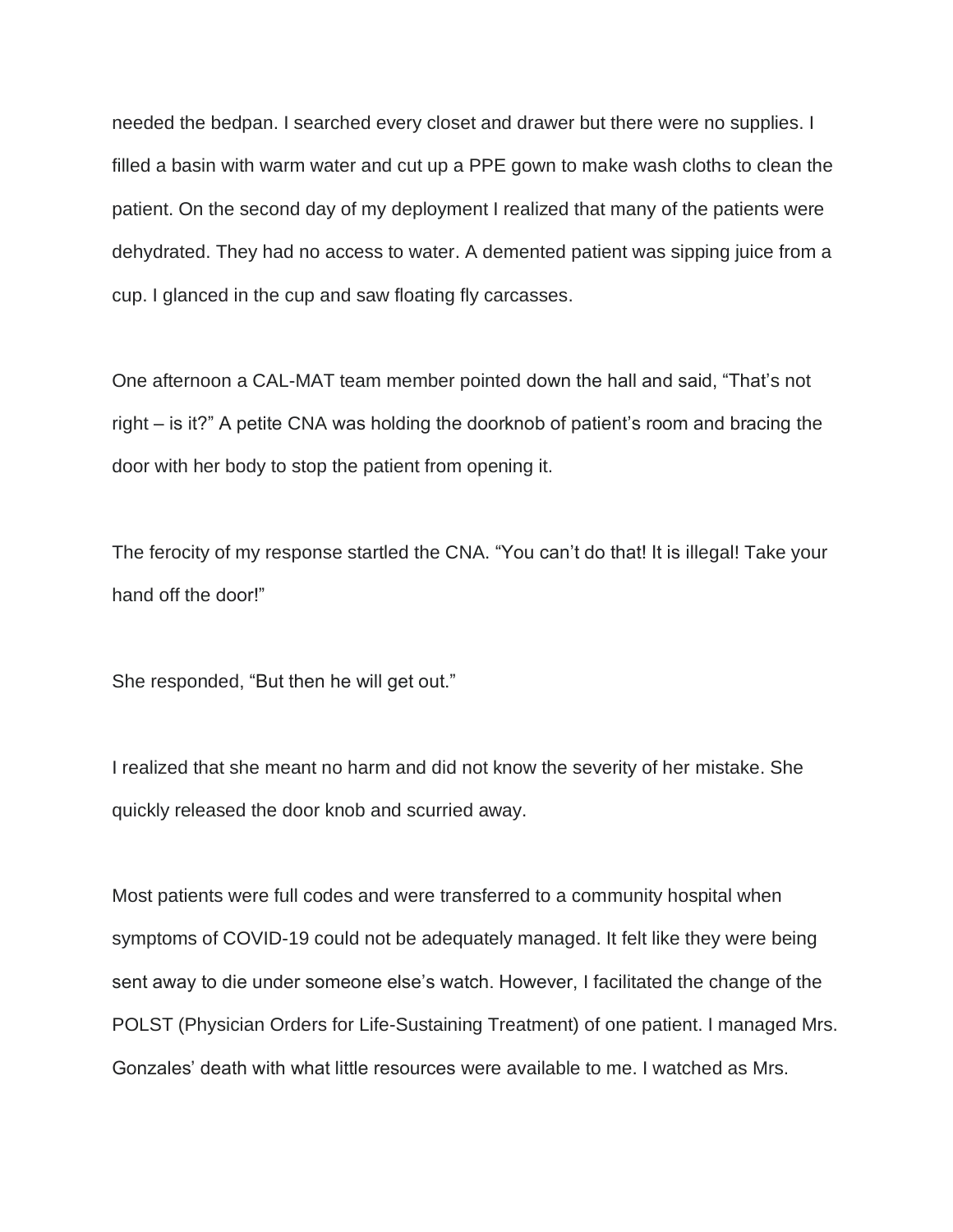Gonzalez's oxygen saturation level decrease as she slowly slipped away. I called Time of Death at 1000 on Labor Day. She was added to the growing count of Corona Virus deaths in US nursing homes.

Days went on. Health inspectors came and went. I was invited to a meeting of the facility owners and the city health department where I described my observations while offering suggestions. To my surprise the next day many of my suggestions were implemented, yet I ended my mission with the feeling that it was not enough. Stories of patients being bathed only monthly, being dragged down the hall to their beds, and visions of old men hobbling around in only soggy diapers haunted me. The virus had stressed the meager resources of this establishment to the breaking point. Two weeks of intensive support was simply not enough. The CAL-MAT director was able to extend the mission by an additional week, but my deployment of fourteen consecutive twelve hour shifts was over.

My initial reactions were mixed. I was proud of my work but I questioned how many improvements were made just for show. This facility had a long history of health code violations. The situation posed an ethical dilemma. Was my work providing the best outcome for the patients? This SNF lacked the ability to provide the most basic of nursing care. I knew the patients would be better off in a different environment, but, in light of the pandemic, where would they go?